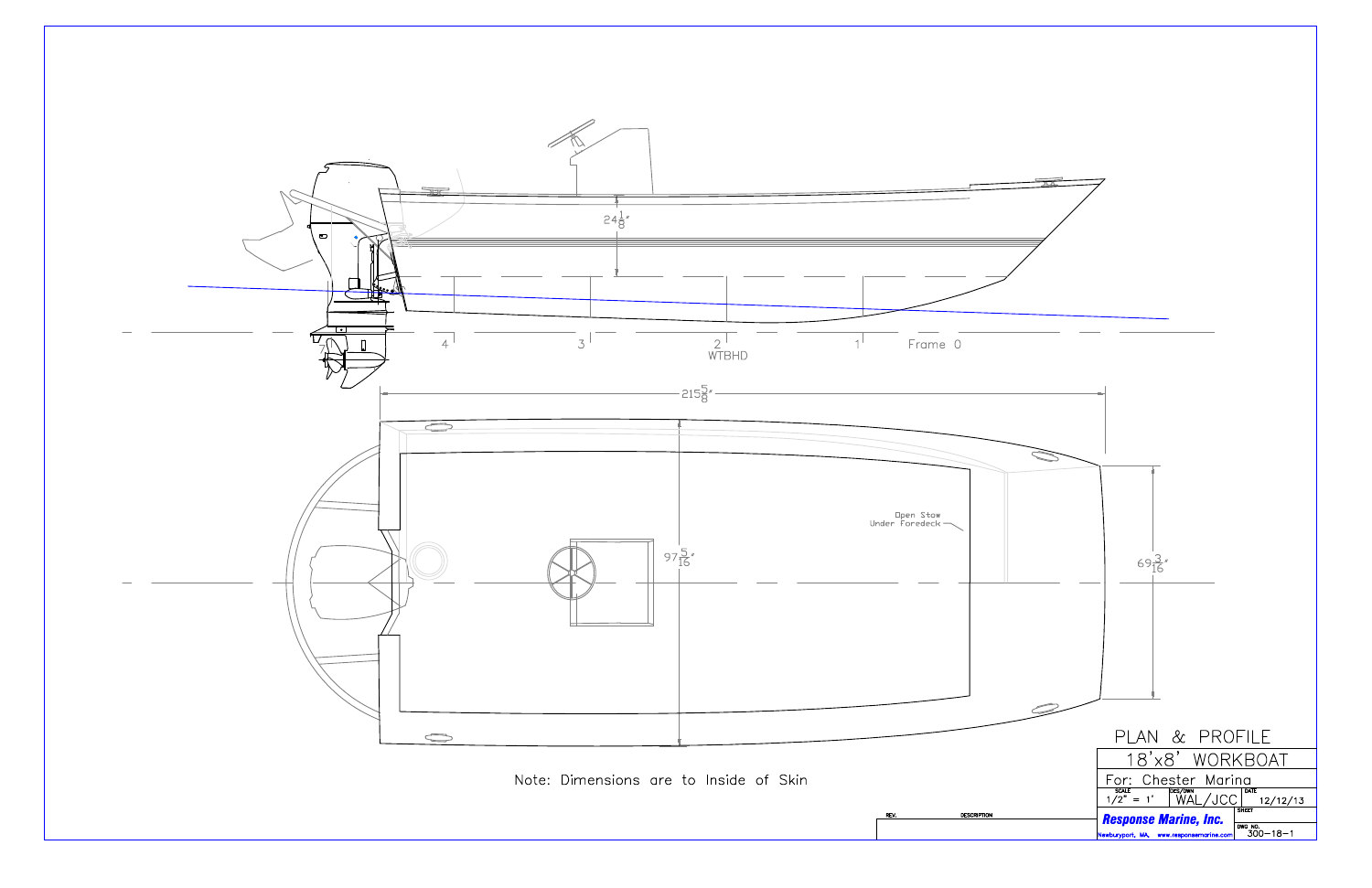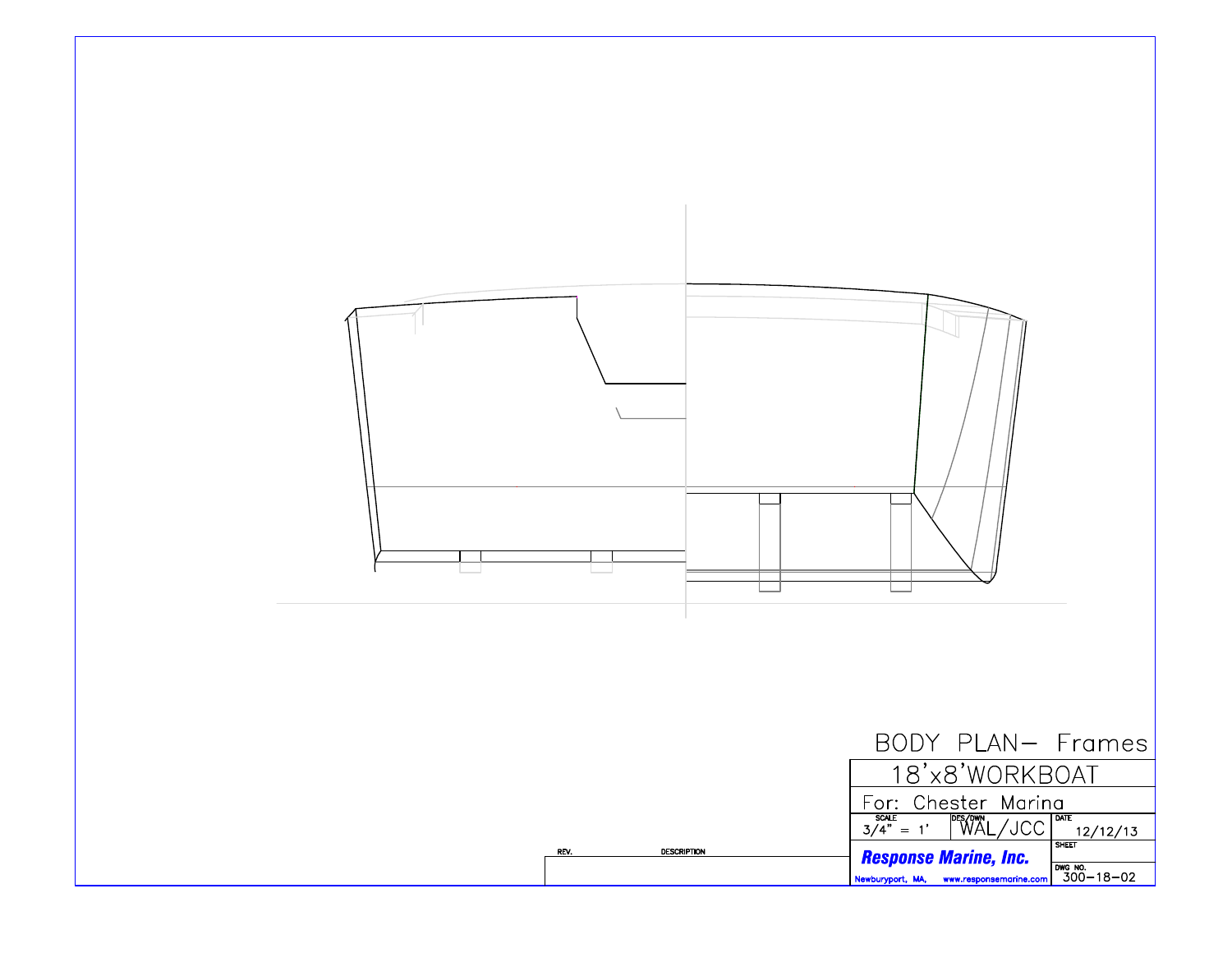NC Parts

## Response Marine, Inc. Plaz Parts for #300-18, Chester 18' FBWB18 FBWB File: Chester 300-18 18FBWB

12/12/2013 Print Date: 7/16/2019

 $3-7,8$  =IF(E9="Y",B9,0)

|       |               | 3/16" Parts- 5086/5083 H116 |             |             |             |
|-------|---------------|-----------------------------|-------------|-------------|-------------|
| Part# | <b>Pieces</b> |                             | Description | Stock       | <b>BEND</b> |
|       |               |                             |             |             |             |
| SS-A  |               | Sole Fwd. Stbd              |             | $3 - 7.8$   |             |
| SP-A  |               | Sole Fwd. Port              |             | $3 - 3.4$   |             |
| FD.   |               | Foredeck                    |             | $3 - 11.12$ |             |
| SD-P  |               | Side Deck, Stbd             |             | $3 - 7.8$   |             |
| SD-S  |               | Side Deck Port              |             | $3 - 3.4$   |             |
| -- -  |               |                             |             | - - -       |             |

|                | 43             | Sub Total                       |                |   |  |
|----------------|----------------|---------------------------------|----------------|---|--|
| $F4-U$         | $\overline{2}$ | Frame 4, Upper                  | $3-1, 2, 5, 6$ | Y |  |
| F4             | $\mathbf{1}$   | Frame 4                         | $3 - 5, 6$     | Y |  |
| $F3-U$         | $\overline{c}$ | Frame 3 Upper                   | $3 - 5, 6$     | Y |  |
| F <sub>3</sub> | $\mathbf{1}$   | Frame 3                         | $3 - 1, 2$     | Y |  |
| $F2-U$         | 2              | Frame 2 Upper                   | $3 - 5, 6, 9$  | Y |  |
| F <sub>2</sub> | 1              | Frame 2                         | $3-9$          | Y |  |
| $F1-U$         | $\overline{c}$ | Frame 1 Upper                   | $3 - 5.6$      | Y |  |
| F <sub>1</sub> | $\mathbf{1}$   | Frame 1                         | $3 - 1, 2$     | Y |  |
| $F0-U$         | $\overline{c}$ | Frame 0, Topsides only          | $3 - 5, 6$     | Y |  |
| TDC-C          | $\sqrt{2}$     | <b>Transom Deck Cut Coaming</b> | $3 - 5, 6$     |   |  |
| <b>TDC</b>     | $\overline{c}$ | <b>Transom Deck Coaming</b>     | $3 - 5,6$      |   |  |
| TD             | $\overline{c}$ | <b>Transom Deck</b>             | $3 - 5, 6$     |   |  |
| GS-S           | 1              | Girder at Stem, Stbd            | $3-9$          | Y |  |
| GS-P           | 1              | Girder at Stem, Port            | $3 - 9, 10$    | Υ |  |
| ST             | 1              | Stem/Bow                        | $3 - 11$       |   |  |
| SDC-P          | 1              | Coaming, Port                   | $3 - 1, 2$     |   |  |
| SDC-S          | 1              | Coaming, Stbd                   | $3-9,10$       |   |  |
| <b>FDC</b>     | 1              | Foredeck Coaming                | $3 - 11, 12$   |   |  |
| GS-B           | 1              | Girder, Stbd aft, Transom-F2    | $3 - 7, 8$     | Υ |  |
| GS-A           | 1              | Girder, Stbd fwd, F2-Bow        | $3 - 7,8$      | Υ |  |
| GP-B           | 1              | Girder, Port aft, Transom-F2    | $3 - 3, 4$     | Υ |  |
| GP-A           | 1              | Girder, Port fwd, F2-Bow        | $3 - 3, 4$     | Y |  |
| $G0-C$         | 1              | Girder, CL, aft, Transom-F3     | $3 - 5, 6$     | Y |  |
| $G0-B$         | 1              | Girder, CL, mid, F3-F1          | $3 - 5, 6$     | Y |  |
| G0-A           | 1              | Girder, CL, fwd, F1-Stem        | $3 - 5, 6$     | Y |  |
| В              | 1              | <b>Bottom</b>                   | $3 - 1, 2$     |   |  |
| TS-AP          | 1              | Topsides, Port                  | $3 - 5, 6$     |   |  |
| TS-AS          | 1              | Topsides, Starboard             | $3-9,10$       |   |  |
| SS-B           | 1              | Sole Aft, Stbd                  | $3 - 7,8$      |   |  |
| SP-B           | 1              | Sole Aft, Port                  | $3 - 3, 4$     |   |  |
| SD-S           | 1              | Side Deck Port<br>$3 - 3,4$     |                |   |  |
| SD-P           | 1              | Side Deck, Stbd                 | $3 - 7,8$      |   |  |
| FD.            | 1              | Foredeck                        | $3 - 11, 12$   |   |  |
| SP-A           | 1              | Sole Fwd, Port                  | $3 - 3, 4$     |   |  |

## **1/4" Parts- 5086/5083 H116**

| Part $#$ | <b>Pieces</b> | Description          | Stock     | Stock |
|----------|---------------|----------------------|-----------|-------|
| TR       |               | Transom              | $4 - 1.2$ |       |
| FB       | 2             | Flat Bar for Transom | $4 - 1.2$ |       |

3 Sub Total

46 Total Cut Parts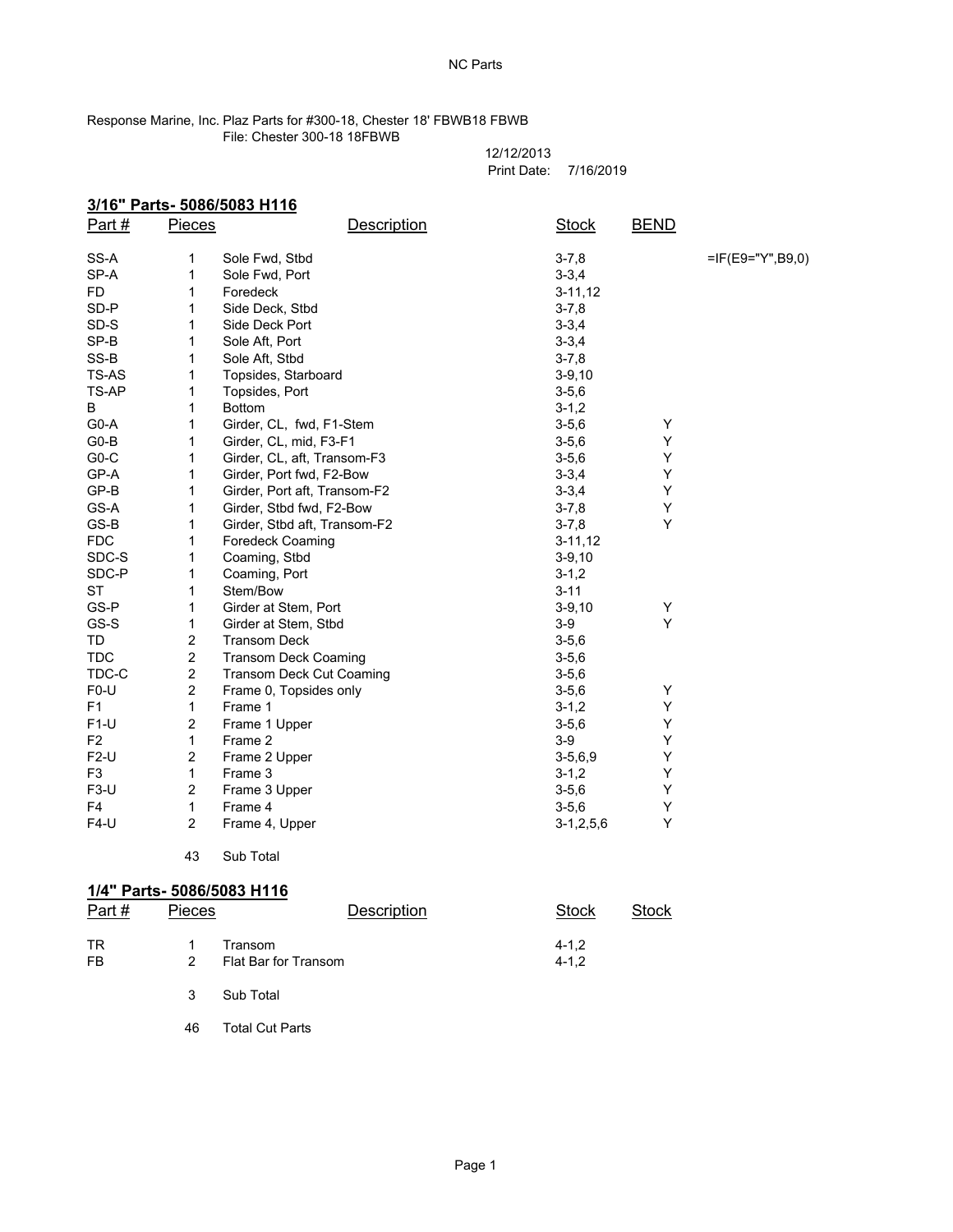

| BOTTOM LAYOUT                                                                                           |                                |  |  |  |
|---------------------------------------------------------------------------------------------------------|--------------------------------|--|--|--|
| 18'x8' WORKBOAT                                                                                         |                                |  |  |  |
| For: Chester Marina                                                                                     |                                |  |  |  |
| $\frac{\text{scale}}{1/2" = 1' \quad \text{WAL}/\text{JCC}}^{\text{DATE}} \frac{\text{DATE}}{12/12/13}$ |                                |  |  |  |
| <b>SHEET</b><br><b>Response Marine, Inc.</b>                                                            |                                |  |  |  |
| Newburyport, MA, www.responsemarine.com                                                                 | DWG NO.<br>$300 - 18 - PL - 1$ |  |  |  |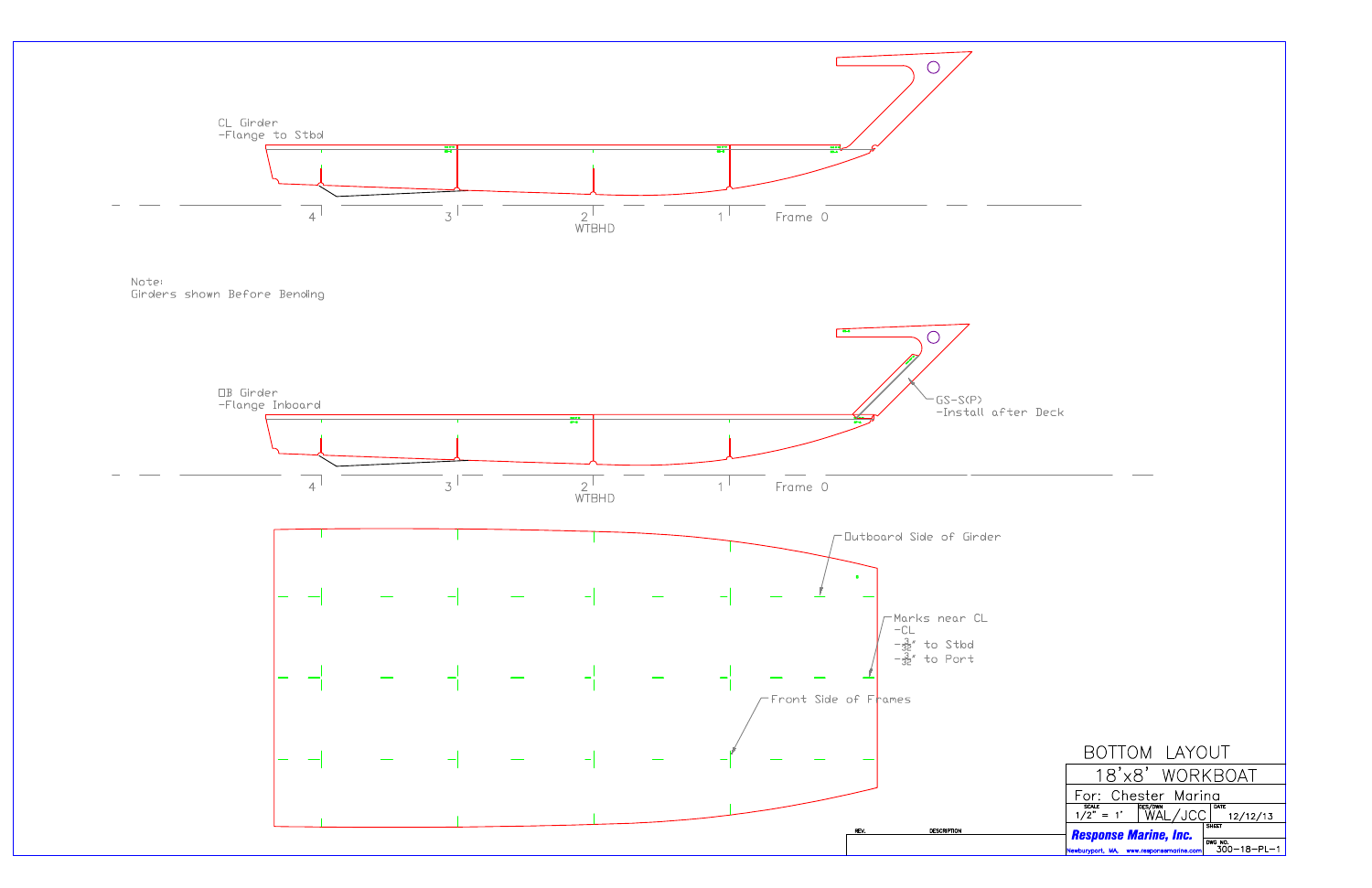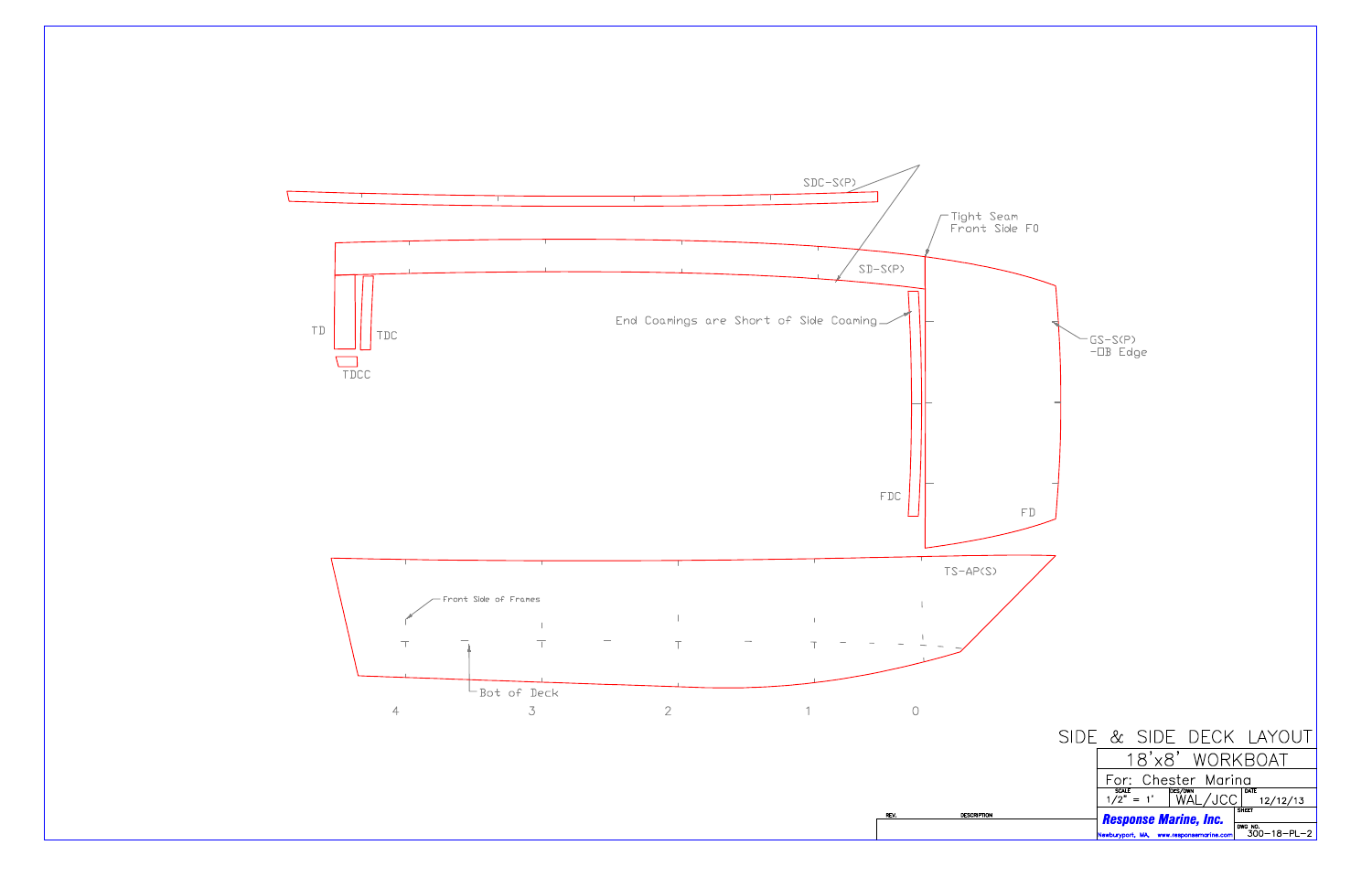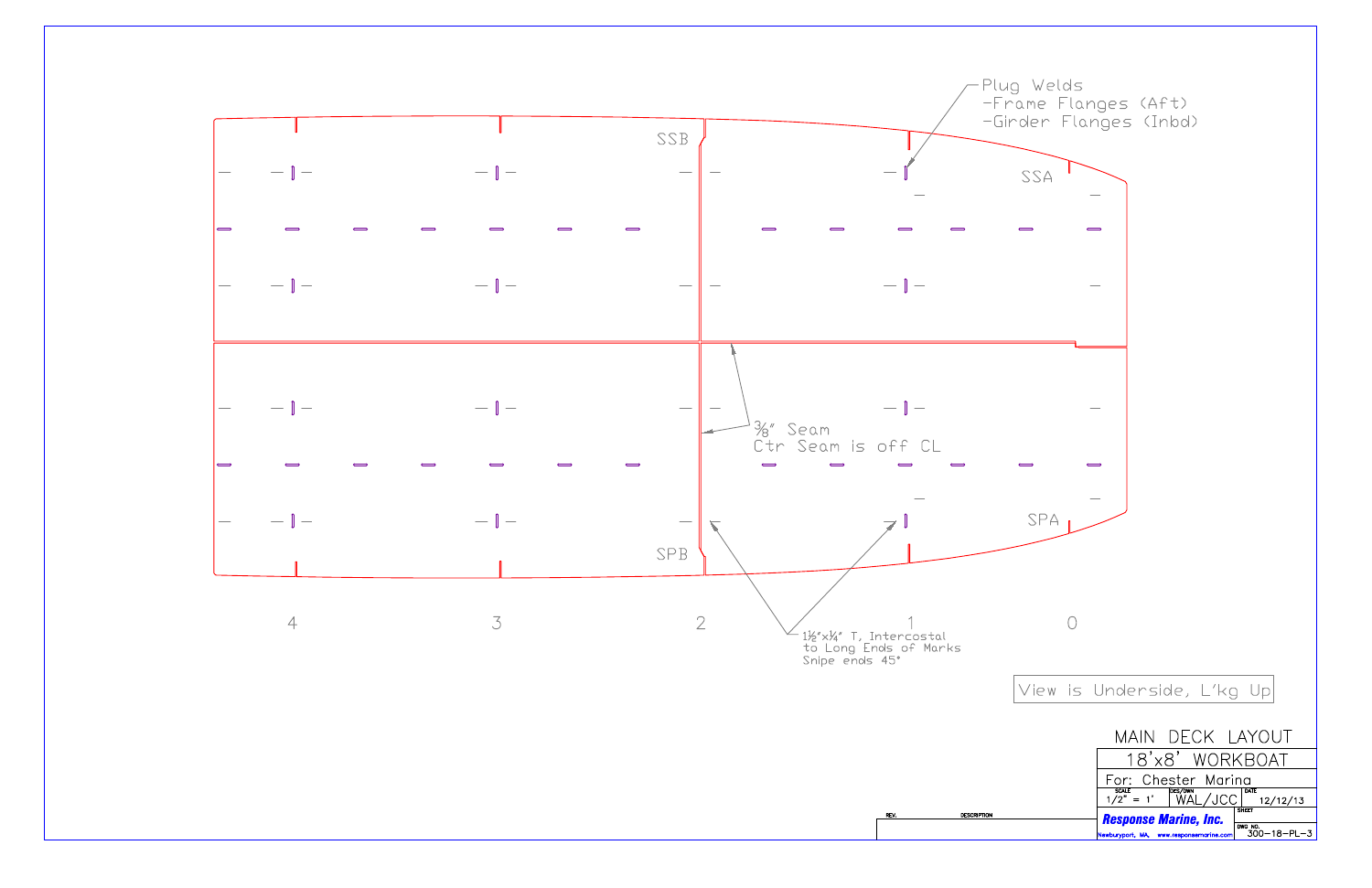

∙3x1½″ Channel, 4 Plcs<br>−Full Length

| TRANSOM                                                |                    |  |                               |
|--------------------------------------------------------|--------------------|--|-------------------------------|
|                                                        |                    |  | 18'x8' WORKBOAT               |
| For: Chester Marina                                    |                    |  |                               |
| $\overline{\text{SCALE}}$<br>$\overline{\text{SCALE}}$ | DES/DWN<br>WAL/JCC |  | DATE<br>12/12/13              |
| <b>Response Marine, Inc.</b>                           |                    |  | <b>SHEET</b>                  |
| Newburyport, MA, www.responsemarine.com                |                    |  | DWG NO.<br>$300 - 18 - 2 - 1$ |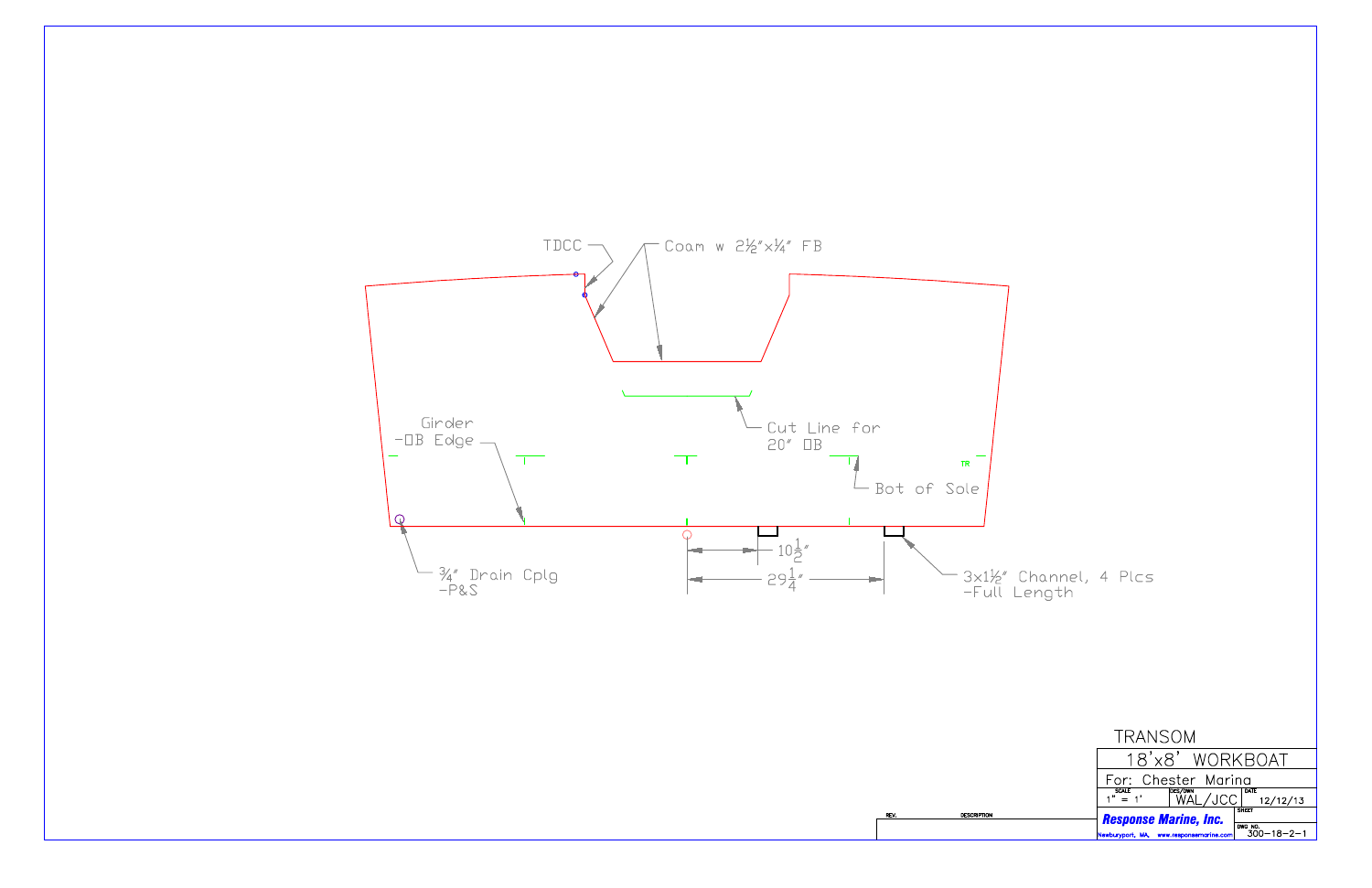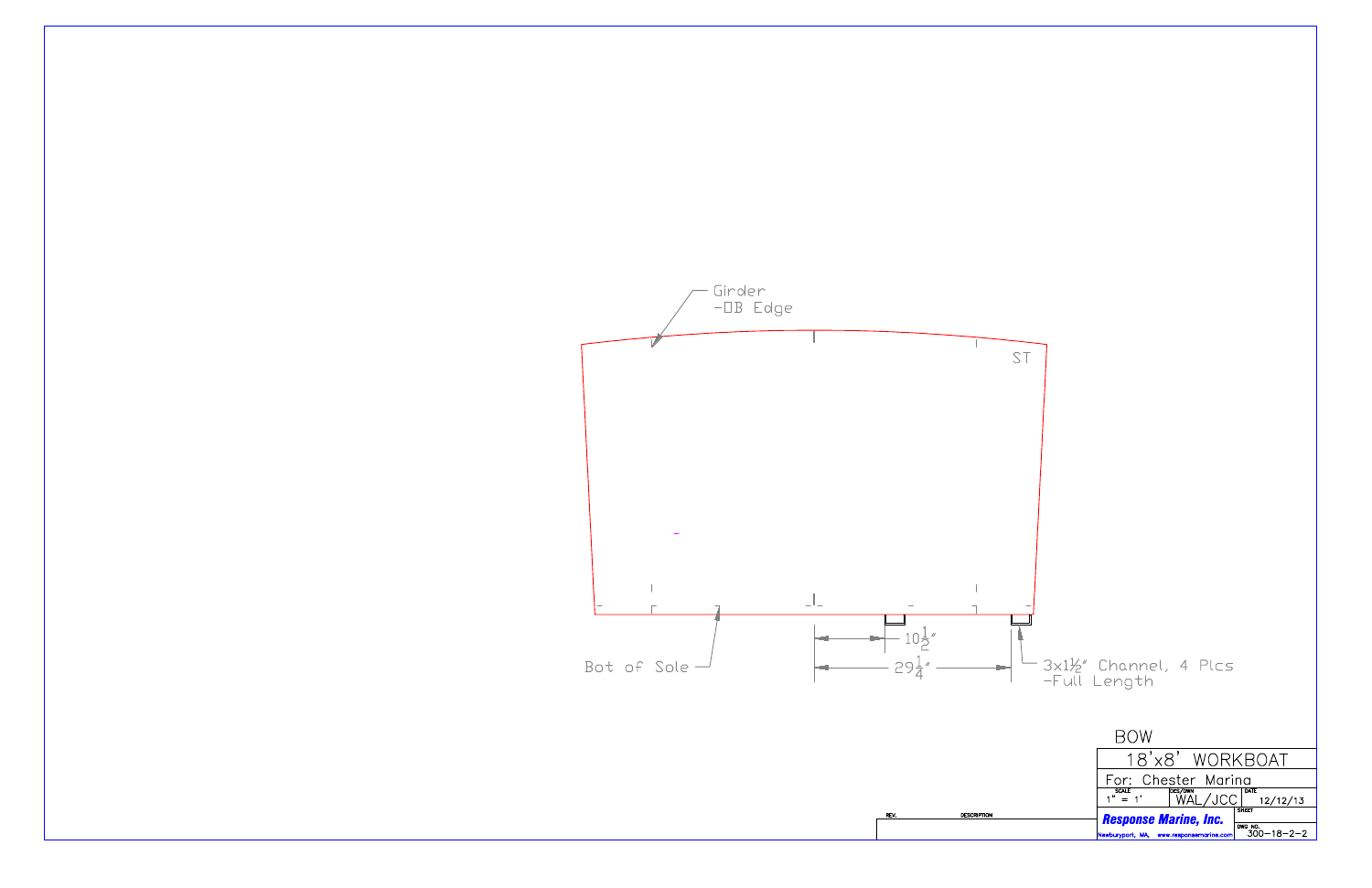